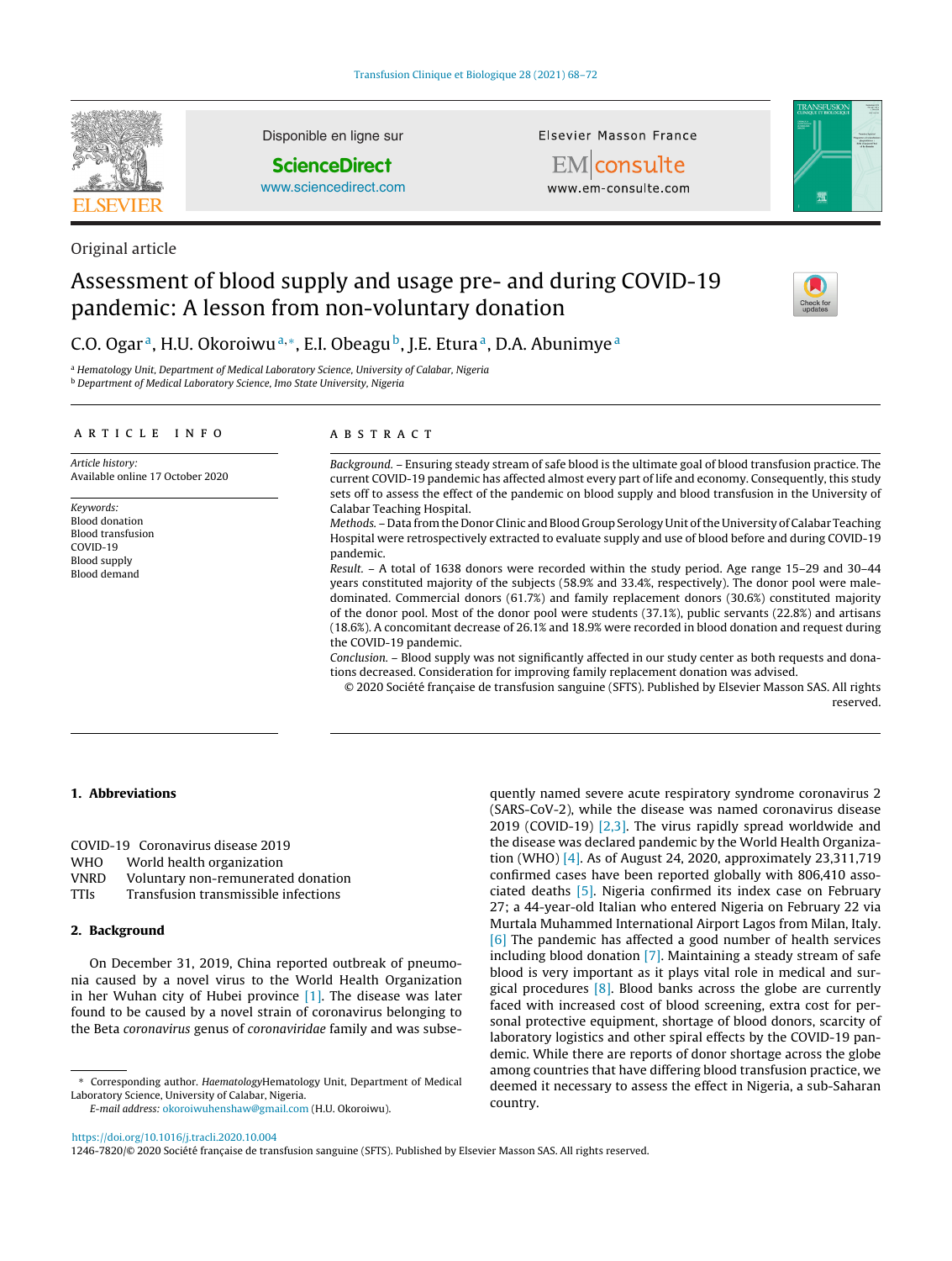

**Fig. 1.** Map showing study area [\[9\].](#page-4-0)

# **3. Methods**

## 3.1. Study design and area

This study made use of descriptive cross-sectional approach. It was conducted at the Donor Clinic and Blood Group Serology Unit of University of Calabar Teaching Hospital, Calabar, Nigeria from August 2019 to May 2020. University of Calabar Teaching Hospital is a major tertiary health institution in Cross River State, Southern Nigeria. It is located in the Calabar metropolis (which is fusion of Calabar South Local Government and Calabar Municipal local Gov-ernment) (Fig. 1) [\[9\].](#page-4-0) The hospital has a 410-bed space capacity with 15 wards and 11 clinics [\[10\].](#page-4-0)

# 3.2. Data collection

Data were retrospectively extracted from the donor register, crossmatch and dispatch records. The data included the number of donors, number of requests, number of dispatched units and number crossmatched. Demographic data of the donors were extracted. The donor data was extracted from the donor clinic while the data of requests, crossmatch and dispatch were extracted from blood group and serology unit of the hematology laboratory of University of Calabar Teaching Hospital, Calabar. Data extraction was performed by the first author together with two trained research

assistants and a medical laboratory scientist in donor clinic. The procedure was repeated by the fifth author with another set of two research assistants for quality control purpose. All donors within the time of study were captured (no sampling).All donations within the time of analysis were whole blood donations (which is a common practice in the study center). While demographic data (such as sex, age, occupation and more) were self-reported, donor serological screening in the study center was performed by trained medical laboratory scientists.

# 3.3. Ethical consideration

Ethical approval was obtained from Health Research Ethical Committee (HREC) of the University of Calabar Teaching Hospital. As only secondary data was used in this study, consent to participate was not required following HREC guidelines. Donor confidentiality was guaranteed as data were extracted using the serial numbers rather than their names.

#### 3.4. Time definition

Pre-COVID period was defined as period before the date of report of confirmed COVID-19 case in Nigeria (On or before March, 2020, though August 2019 to February 2020 was conveniently chosen). COVID-19 index case was recorded in Nigeria on February 27, 2020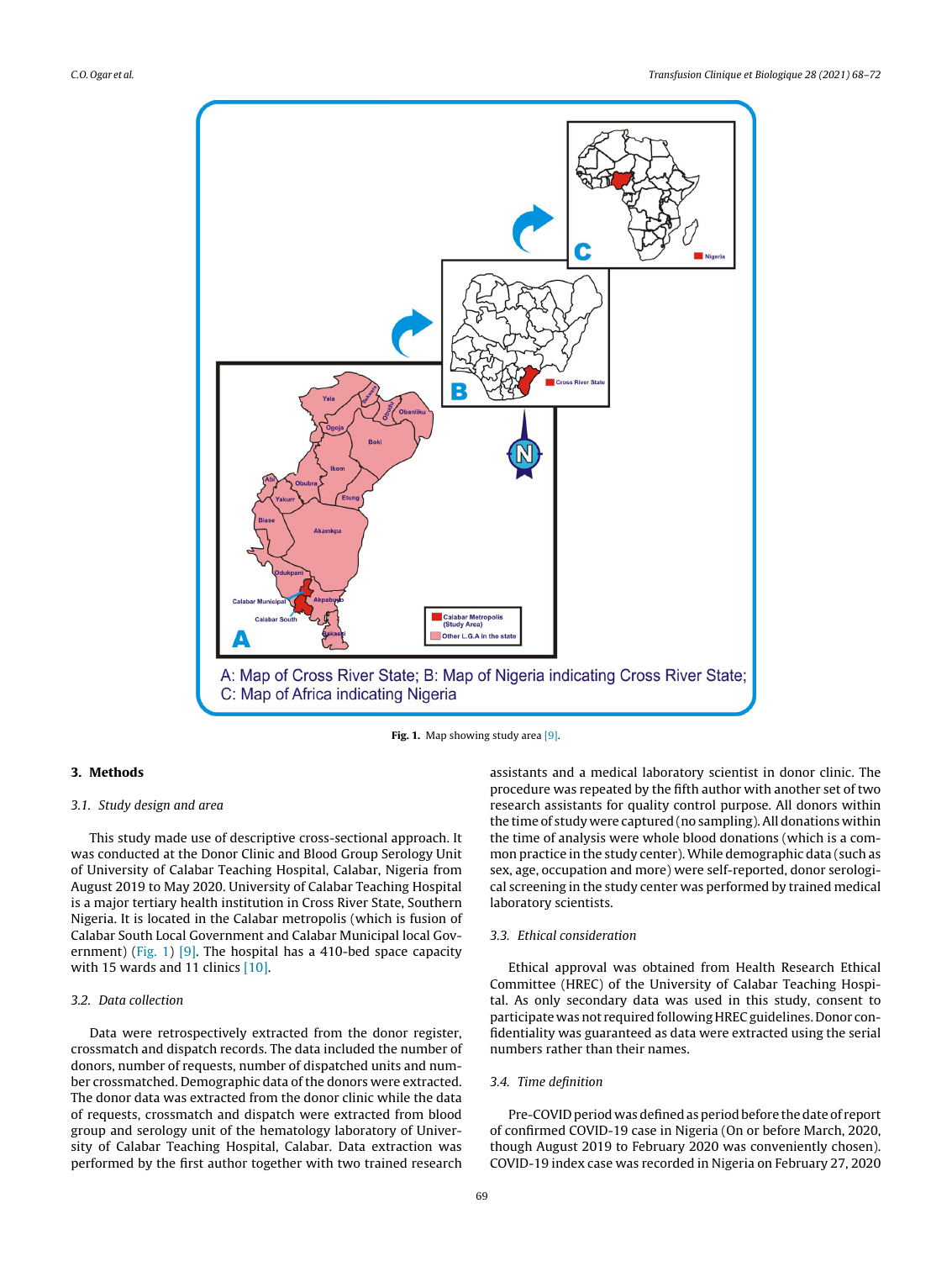[\[6\].](#page-4-0) The COVID-19 period refers to the ensuing months, which started from March 2020 to May, 2020 when the study was undertaken.

# 3.5. Definition of donors

Voluntary non-remunerated blood donor (VNRD): Refers to those who give blood or blood components on their own freewill without receipt of any payment either in the form of cash or kind which could be considered a substitute for money.

Family/replacement donors (often called family replacement donors): This refers to donors who are either friends or relatives of the patient who donate blood or blood components as per requirement of their patient without being paid in cash or in kind.

Commercial/remunerated donors: Refers to donors who donate blood or blood components in return for payment or other benefits that satisfy a basic need.

#### 3.6. Statistical analysis

Data generated in this study were analyzed using SPSS version 20. The categorical variables were represented as frequency and percentage. Continuous variables were represented as mean  $\pm$  standard deviation. Chi square was used to access associates between request and donations within the two periods. Alpha value was placed at 0.05.

#### **4. Results**

Table 1 shows the demographic characteristics of the blood donors studied. A total of 1638 donors was recorded within the study period. Majority of the donors were in the age range of 15–29 years (58.9%; n = 965), followed by the age range 30–44 years (933.4%; n = 547). The age range 45–59 represented 2.2% (n = 36) of the donors. Approximately  $5.9%$  (n = 90) of the donors declared adult without mentioning their specific age. The donor population showed male preponderance (95.0%). Commercial (61.7%) and family replacement (30.6%) donors represented the bulk of the donor population. Most of the donor population were students (37.1%), public servants (22.8%) and artisans (18.6%). Business men/women, applicants and clergy represented 13.1%, 2.3% and 0.7 of the donor population, respectively.

Table 2 shows the blood supply and demand before and during COVID-19 pandemic. The average blood donation per month before COVID-19 pandemic was  $177.7 \pm 8.4$  donations per month while that during the COVID-19 pandemic was  $131.3 \pm 29.5$  donations per month yielding approximately 26.1% drop from the pre-COVID-19 period. On the other hand, the mean monthly

#### **Table 2**

Blood supply and demand pre- and during COVID-19 pandemic.

#### **Table 1**

Demographic characteristics of blood donors in the studied population<sup>a</sup>.

| Demographic characteristics | Frequency (%) |
|-----------------------------|---------------|
| Total number = 1638         |               |
| Age                         |               |
| $15 - 29$                   | 965 (58.9)    |
| $30 - 44$                   | 547 (33.4)    |
| $45 - 59$                   | 36(2.2)       |
| > 60                        | 0(0.0)        |
| Not recorded                | 90(5.9)       |
| Sex                         |               |
| Male                        | 1556 (95.0)   |
| Female                      | 82(5.0)       |
| Donor type                  |               |
| Voluntary                   | 126(7.7)      |
| Family replacement          | 502 (30.6)    |
| Commercial                  | 1010(61.7)    |
| Occupation                  |               |
| Students                    | 608 (37.1)    |
| Clergy                      | 12(0.7)       |
| Artisans                    | 305(18.6)     |
| Business men/women          | 214(13.1)     |
| Applicants                  | 37(2.3)       |
| Public servants             | 374 (22.8)    |
| Not recorded                | 88 (5.4)      |
|                             |               |

Note: Age, sex, occupation were self-reported: Applicants here are defined as persons who just finished secondary school and are yet to enroll in university of get employment

<sup>a</sup> Refers to whole blood donors (All donors were whole blood donors).

request, dispatch, crossmatch and crossmatch/transfusion ratio of  $178.8 \pm 22.5$ ,  $170.1 \pm 23.7$ ,  $185.3 \pm 23.4$  and 1.07 respectively, were observed, while that of the post COVID-19 period corresponded to  $145.0 \pm 31.0$ ,  $131.0 \pm 31.4$ ,  $156.6 \pm 22.8$  and 1.17, respectively.

[Table](#page-3-0) 3 shows the analysis of the distribution of request and donation in the two periods; pre- and during COVID-19. There was no significant difference in the manner of request-donation pattern  $(P > 0.05)$ .

### **5. Discussion**

In this study, we observed a male-dominated donor population. It is a common observation in the sub-Saharan Africa and it is in consonance with previous reports [\[11–13\].](#page-4-0) This male preponderance has been attributed to higher deferral of female donors and the cultural dogma of women abstaining from blood donation in view of their monthly menstrual blood loss [\[11,14\].](#page-4-0)

Bulk (86.2%) of the donor population were commercial and family replacement donors. Remunerated donor dominated pool in most hospital-based blood transfusion centers in sub-Saharan Africa is well documented  $[11,14,15]$ . The finding of this low

| Period under assessment       | No. donated      | No. requested    | No. dispatched   | No. crossmatched | $C/T$ ratio |  |  |
|-------------------------------|------------------|------------------|------------------|------------------|-------------|--|--|
| Pre-COVID 19                  |                  |                  |                  |                  |             |  |  |
| August 2019                   | 197              | 186              | 184              | 191              | 1.03        |  |  |
| September 2019                | 214              | 212              | 212              | 219              | 1.03        |  |  |
| October 2019                  | 168              | 146              | 145              | 152              | 1.05        |  |  |
| November 2019                 | 165              | 179              | 162              | 173              | 1.07        |  |  |
| December 2019                 | 147              | 163              | 145              | 163              | 1.12        |  |  |
| January 2020                  | 183              | 199              | 178              | 211              | 1.18        |  |  |
| February 2020                 | 170              | 167              | 165              | 178              | 1.05        |  |  |
| Mean ( $\pm$ stdev) per month | $177.7 \pm 8.4$  | $178 \pm 22.5$   | $170.1 \pm 23.7$ | $185.3 \pm 23.4$ | 1.07        |  |  |
| COVID-19 period               |                  |                  |                  |                  |             |  |  |
| <b>March 2020</b>             | 110              | 118              | 109              | 126              | 1.15        |  |  |
| April                         | 119              | 138              | 117              | 151              | 1.29        |  |  |
| May 2020                      | 165              | 179              | 167              | 181              | 1.08        |  |  |
| Mean $(\pm$ stdev) per month  | $131.3 \pm 29.5$ | $145.0 \pm 31.0$ | $131.0 \pm 31.4$ | $156.6 \pm 22.8$ | 1.17        |  |  |

No: number; Stdev: standard deviation.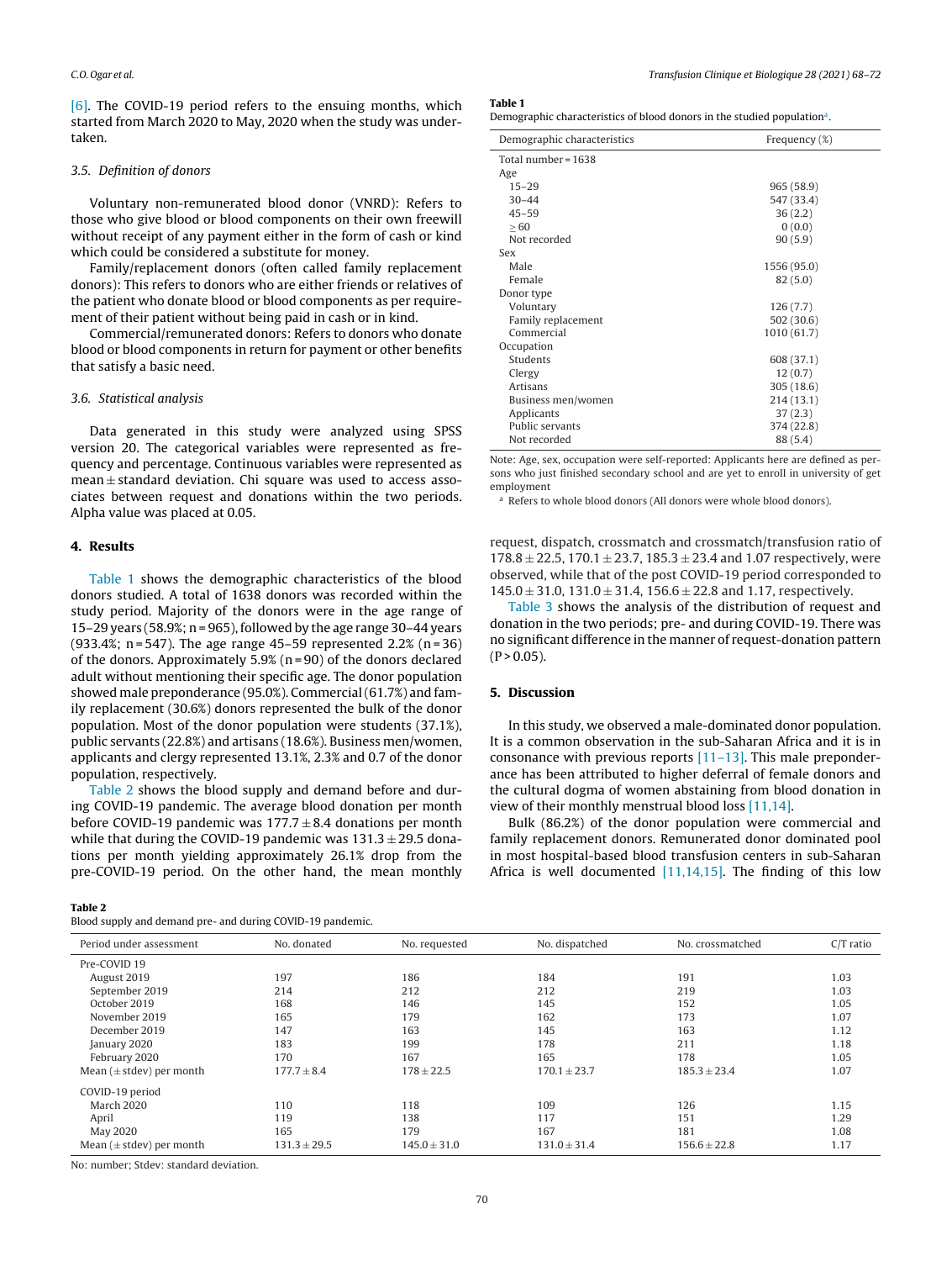#### <span id="page-3-0"></span>**Table 3**

Analysis of difference in blood transfusion practice pattern before and during COVID-19.

| Period of study | No. of donations No. of requests Chi square P-value |      |       |       |
|-----------------|-----------------------------------------------------|------|-------|-------|
| Pre-COVID-19    | 1244                                                | 1252 | 1.332 | 0.133 |
| During COVID-19 | 394                                                 | 435  |       |       |
| Total           | 1638                                                | 1687 |       |       |

voluntary non-remunerated blood donation is a reflection of ineffective logistics, organizational problems and ineffective implementation of national policies on blood transfusion by the Nigerian government. The WHO recommend blood donation from nonremunerated voluntary donors owing to their long established low prevalence of transfusion-transmissible infections [\[15\].](#page-4-0)

In the present study, we observed approximately 26.1% drop in blood donation. However, this was with a concomitant 18.9% decrease in request. This value is lower than 39.5% reduction in donation and 21.7% reduction in request reported in Saudi Arabia [\[7\].](#page-4-0) There has been outcry of reduction in donor pool across the globe owing to the current pandemic  $[16-18]$ . Most of the studies attributed the decline to donors' fear of exposure to SARS-CoV-2. A closer look at the data of this study and that in Saudi Arabia will reveal a pattern of corresponding decrease in both request and donation pre- and during COVID-19 pandemic. The statistical analysis showed no significant difference in the pattern of request and donation. The demographic data showed a commercial and family replacement donor dominated pool. The gap between request and donation pattern observed in this study is typical of commercial and family replacement donation. There is often tight (very close) gap between requests and donation, which is a reflection of donations that are induced by request for blood transfusion for a patient. This is a common statistics among many hospital based blood transfusion centers in sub Saharan Africa including the study center [\[8,19\].](#page-4-0) Unlike the western reports that had reduction in donation owing to fear of infection, the reduction seen in this study and that in Saudi Arabia were due to reduction in hospital admission, decrease in cases of trauma injuries as a result of the lock down. The WHO has been proposing 100% voluntary non-remunerated donation [\[20\].](#page-4-0) However, the data of this study showed how the "high risk" behavior of remunerated and family replacement donors can be harnessed in "difficult times" as this. The remunerated and family replacement donors defied odds to maintain the steady chain of blood supply in our study center. Though some proponents lump paid donors and replacement donors together, however, both are driven by different motives. While commercial donors are motivated by remuneration, replacement donors are motivated by family ties or simply "directed altruism". Directed altruism in the sense that voluntary non-remunerated donors donate out of pure altruism to people they don't know while replacement donors does same towards people they know without being paid. The family replacement donors are actively exhibiting altruism as argued by Allain in his article "Moving on from voluntary non-remunerated donors: who is the best blood donor? [\[21\].](#page-4-0) Just as democracy [\[22\],](#page-4-0) voluntary non-remunerated donation has eluded the sub-Saharan region. This is owing partly to poverty, limited funds by government and lack of willingness in part of policy makers to completely execute voluntary non-remunerated donation. In the face of this study and other evidence from previous studies, one is posed with the question of "do we continue to have the wild goose chase of attaining 100% voluntary non-remunerated donation"? For instance, only South Africa and later Namibia and Botswana that has met the WHO benchmark of VNRD of 10 units/1000 inhabitants [\[21,23–25\].](#page-4-0) While discarding commercial donation, family replacement shouldn't be discarded, rather, a round table should be convened to better the practice considering the unique nature

of sub-Saharan Africa. Allain in his article [\[21\]](#page-4-0) argued that family replacement donors are the cheapest form of safe blood as they require no formal recruitment process and takes almost zero logistics as opposed to the high logistics required for VNRD which might not be affordable to most hospital based blood transfusion centers. For instance, a comparative study showed the average cost of replacement donation ranged from \$12 to \$18 per unit while VNRD blood cost about \$26 to \$60 [\[26,27\].](#page-4-0) The extra cost of VNRD is from advertising, staff recruitment, mobilization logistic, cost of gift items, and more [\[21\].](#page-4-0) Allain in his article argued that the emphasis should be on repeat donors as they have lesser risk of having infections after scaling negative for TTIs on the first donation [\[21\].](#page-4-0) Africans in the sub-Saharan region are mostly communally living people. Consequently, for policies to succeed, they need to be tailored according to their lifestyle and culture. An effort to harness the communal life of sub-Saharan Africans will go a long way to sustain available and safe blood transfusion practice in the region.

The results of this study is potentially prone to varying limitations. The study method took a retrospective approach, hence inherent limitations of retrospective method such as selection bias may not be ruled out. More so, the study was a hospital based blood transfusion service, hence, extrapolation of the data to central blood transfusion centers need to be done with caution. However, though the study is a single institutional based, it is the major tertiary health institution in the studied state and reflects the activities of most hospital based blood transfusion centers in Nigeria. Also the all-inclusive nature (non selection) approach utilized will go a long way to minimize the effect of selection bias.

### **6. Conclusion**

The study showed a commensurate decline in both blood request and donation indicating a sufficiently managed system as opposed to shortage of blood supply reported in other side of the globe. This particular trend can be harnessed in future policies of blood transfusion practice in the region.

#### **Availability of data and material**

The datasets supporting the finding of this study is available from the corresponding author on request.

# **Authors' contributions**

COO performed data curation, analyzed data and edited the final manuscript. HUO conceived and designed the study, performed literature search, performed statistical analysis and wrote the initial manuscript draft. EIO analysed data and edited the final manuscript. JEE analysed data and edited the final manuscript. DAA analysed data and edited the final manuscript. All authors read and approved the final manuscript.

# **Funding**

No external funding was received for this study.

# **Disclosure of interest**

The authors declare that they have no competing interest.

#### **Acknowledgement**

None.